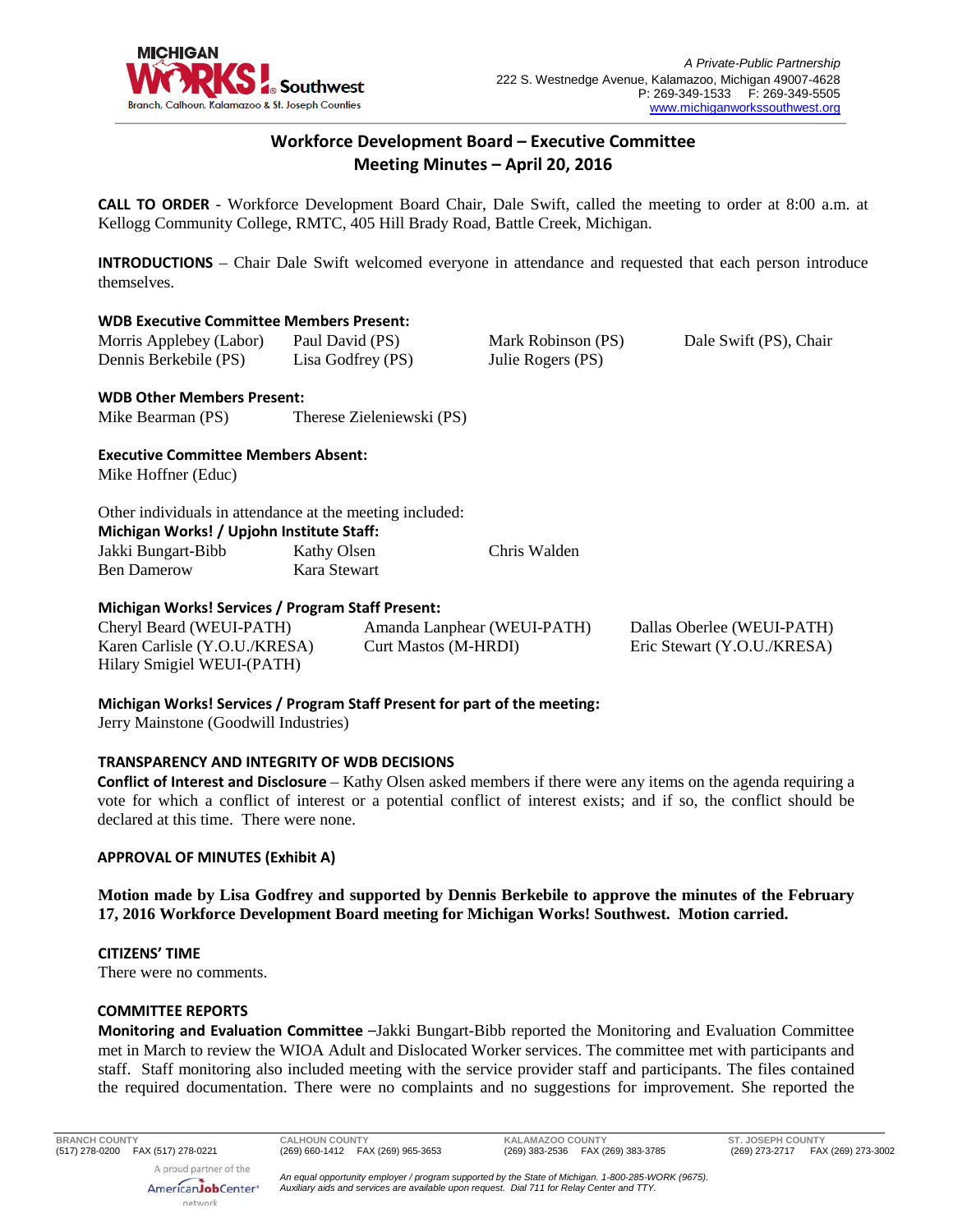service provider staff have been focusing on consistent services across the four-county area and building relationships with partners and businesses.

**Veterans Committee** – No report. The next meeting is scheduled for Thursday, May 12, 2016.

**Disability Awareness Resource Team (DART)** – Kathy Olsen reported the DART Work Plan identified four areas of focus. Members decided to have members work on a subcommittee for three of the focus areas. It was decided that the fourth focus area, emerging issues, will be a regular item on the DART meeting agendas. The three subcommittee choices are (1) curriculum, (2) cross-agency collaboration, and (3) navigator assistant. At the last DART Committee meeting, members selected a subcommittee to serve on. Each subcommittee will try to meet before the next DART meeting which is scheduled for May 10, 2016.

**Talent District Career Council (TDCC)** – Kathy Olsen reported the Talent District Career Council met in March. The agenda included reports on the Career & Technical Education (CTE) Perkins Plans for the three CTE regions within Prosperity Region 8. Members were provided a summary of each plan. Updates on programs and training were also provided by each of the CTE directors, adult education and the community colleges. She also reported there is a statewide movement to increase post-secondary credentials and data published in a recently released report: 'Reaching for Opportunity" was discussed at the meeting. Members questioned the data for community college enrollments and wondered if it included all enrollments, including those individuals who may have taken a class and who were not necessarily working on earning a degree or a certification. Ms. Olsen reported Mike Hoffner was in Lansing today meeting with legislators for the annual CTE Showcase. The robotics and mechatronics CTE classes were a couple of the programs being featured. The next TDCC meeting is September 15, 2016.

**Request for Proposal (RFP)** – Jakki Bungart-Bibb reported a Request for Proposal (RFP) for WIOA Youth services in Calhoun County to begin on July 1, 2016 was released on March 7, 2016. The RFP announcement was posted on the Michigan Works! Southwest website and on the social media sites. Additionally, the announcement of the RFP opportunity was either emailed or mailed to a list of 87 community partners throughout the region. Responses were due on April 1 and one was received. The Board RFP Committee reviewed the proposal on April 11 and at that time, based on the proposal submitted, the committee voted to award the subaward agreement to Youth Opportunities Unlimited, a division of Kalamazoo RESA.

#### **STAFF REPORTS**

**Program Plan (Exhibit B)** – Jakki Bungart-Bibb requested board consideration and approval of the *Rapid Response Allocations for Customer Relationship Management* (Exhibit B). She reported this is a one-time funding allocation of \$4,173 to be used to support electronic systems for customer relationship management (CRM) for the program year ending June 30, 2016. The funding is to be used to support existing CRM systems or for the purchase or renewal of software licenses that will aid in the identification and information gathering of potential layoffs or opportunities for layoff aversion, while the WDA works on integrating CRM functionality into the state data system. Locally, the funds will be used to purchase licenses for Salesforce, a CRM system that is being used across the state for Business Services related activities. The State's long-term plan is to have this tracking interface with Pure Michigan Talent Connect.

**Motion made by Dennis Berkebile and supported by Morris Applebey to approve the Rapid Response Allocations for Customer Relationship Management for Michigan Works! Southwest. Motion carried.** 

**Program Policy (Exhibit C)** – Jakki Bungart-Bibb requested board consideration and approval of *WDB Policy 32 R02 Selective Service Registration for Michigan Works! Southwest* (Exhibit C). She reported the policy updates were based on feedback from the State WIOA coordinator.

### **Motion made by Lisa Godfrey and supported by Dennis Berkebile to approve the WDB Policy 32 R02 Selective Service Registration for Michigan Works! Southwest. Motion carried.**

**Marketing (Exhibit D)** – Kathy Olsen distributed the monthly Marketing Report (Exhibit D) at the meeting. She reported Michigan Works! Southwest has received extensive media coverage during the most recent

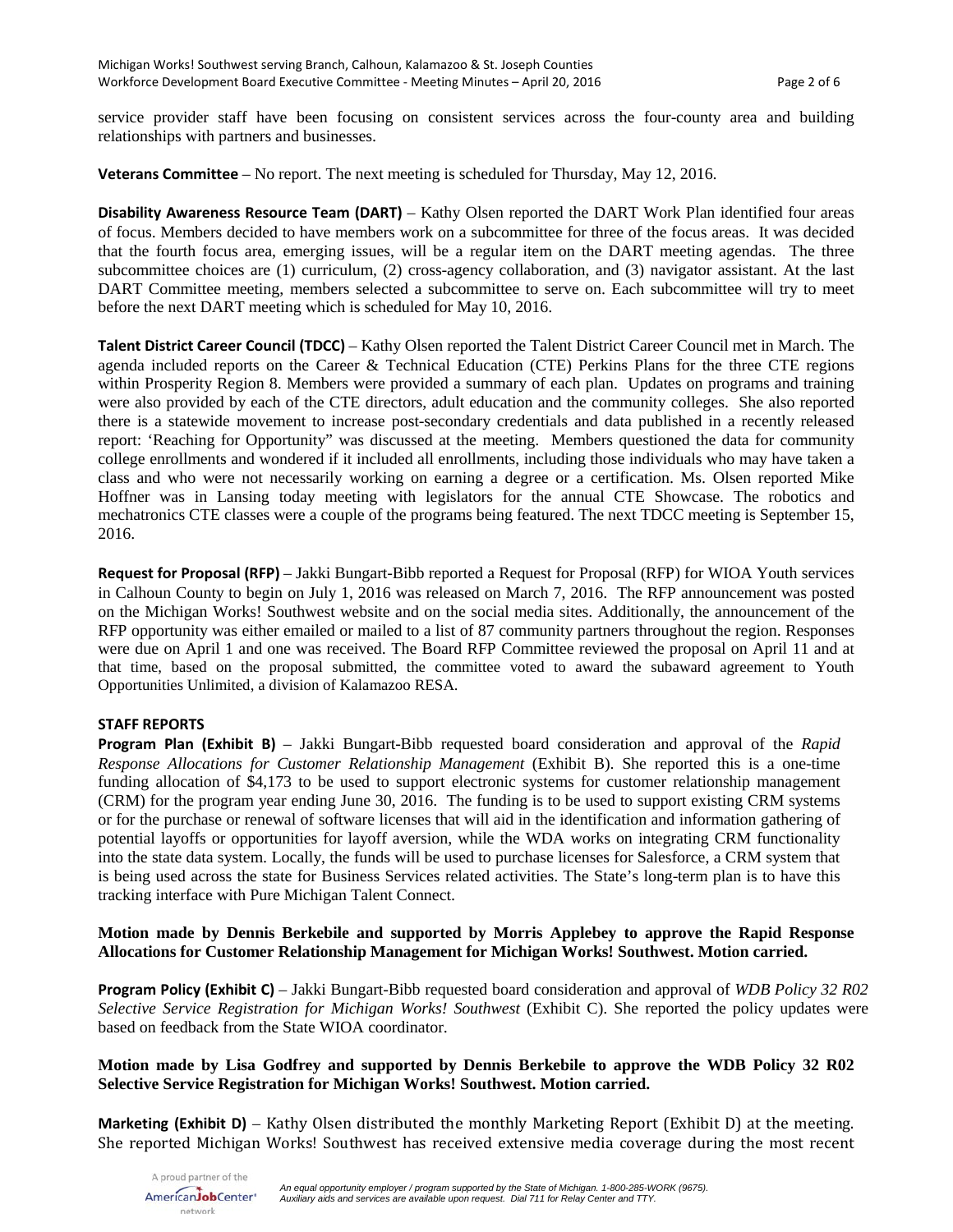past two-month period. She highlighted Mike Hoffner's recognition as Educator of the Year by the Coldwater Area Chamber of Commerce and an article written by Scott Cubberly titled "Don't give up on job search" that was published in the Battle Creek Enquirer. Important upcoming events included the Michigan Works! Association's annual Impact Awards on April 27, the Jobs for Michigan's Graduates Career Development Conference on April 27 and the Open House / Ribbon Cutting at the Battle Creek Service Center on May 6, 2016. Staff is currently recruiting for the MAT2 training program and there are numerous job fairs and Employer of the Day events scheduled. The Program Year 2014-15 narrative and dashboard annual reports were distributed at the meeting. Ms. Olsen reported that the links to access both online would be sent to members following the meeting.

**Program Operations – PATH Update (Exhibit E)** –Dallas Oberlee introduced Hilary Smigiel, Cheryl Beard and Amanda Lanphear and reported they were lead staff assigned to the *PATH (Partnership. Accountability. Training. Hope.)* services in Calhoun and Branch Counties. A summary of the update on the PATH transition was included in the agenda packet (Exhibit E). She reported focus areas for the transition of service providers include (1) setting up processes that comply with policy and that are consistent among all four counties; (2) implementing training, community service and transitional employment opportunities; (3) looking at gaps and providing individualized services that are specific to the barriers of each participant, including addressing support service needs; and (4) building a relationship with the Department of Health and Human Services (DHHS). Accomplishments so far for the Application Eligibility Period (AEP) include establishing processes that follow policy for weekly assignment plans that are customized to the applicant's barriers and barrier removal strategies; transmittal of AEP completion in a timely manner to interface with the DHHS system; and ensuring that participants who complete AEP have a Michigan ID or Driver's License, a Social Security card, an updated resume, and an established work experience site or a plan for beginning work experience. The next step will be to work on participant career paths. Accomplishments to date for PATH include establishing processes that follow policy; increasing the number of participants who attain certifications and expanding education and training opportunities; adding transitional employment (subsidized employment for an established training period); assistance with setting up meaningful work experience (community service) sites based upon their interest and career goals; offering support services when needed; and focusing on improving the relationship with DHHS through daily communication and monthly to bi-monthly meetings to focus on issue/concerns, changes, etc. that need to take place. She reported that since October 2015, there have been 64 certifications issued for PATH and FAE&T (Food Assistance Employment & Training) participants. The certifications include Forklift, CPR, Guest Services Gold, ServSafe and Training for Intervention Procedures (TIPS). Additional trainings offered include CNA, OSHA, Gerontology, Hospitality and Guest Services, Manufacturing, and Child Care Professional Development courses. Some of the trainings are offered at Michigan Works! Southwest and some are offered at traditional training institutions. Three success stories were also included in the report.

**Special Initiatives** – Dallas Oberlee reported on the progress of the Workforce Innovation Fund grant. In March, four new employers from St. Joseph County were added to the Employer Resource Network (ERN). Evaluators for the grant will be conducting a site visit next week at the new employer sites. One training program has been completed. The focus for the training has been soft skills training through Momentum and Production Technology training at Kalamazoo Valley Community College (KVCC). Other training classes are scheduled to begin at KVCC and at Glen Oaks Community College (GOCC) on May 9, 2016.

A youth summer program is being planned for the Shared Prosperity Kalamazoo Initiative that will operate from June through August. Recruitment efforts will be targeted to the neighborhoods on the Northside of Kalamazoo. The goal is to identify 50 middle school youth, focus on career pathways, and include a component for parents. Ben Damerow reported the first information session will be held at Interfaith Homes and the application process will be announced. Mike Bearman reported the City of Albion has had similar youth programs. He also stated that the eleven Americorps positions that will be coming to Albion aligns well with projects such as the youth summer employment programs.

Dallas Oberlee reported the Department of Corrections is holding an event on April 25, 2016 at one of the correctional facilities to highlight the vocational training programs at the facility. The training programs are designed to help individuals obtain in-demand skills so that when released they will be better prepared to go to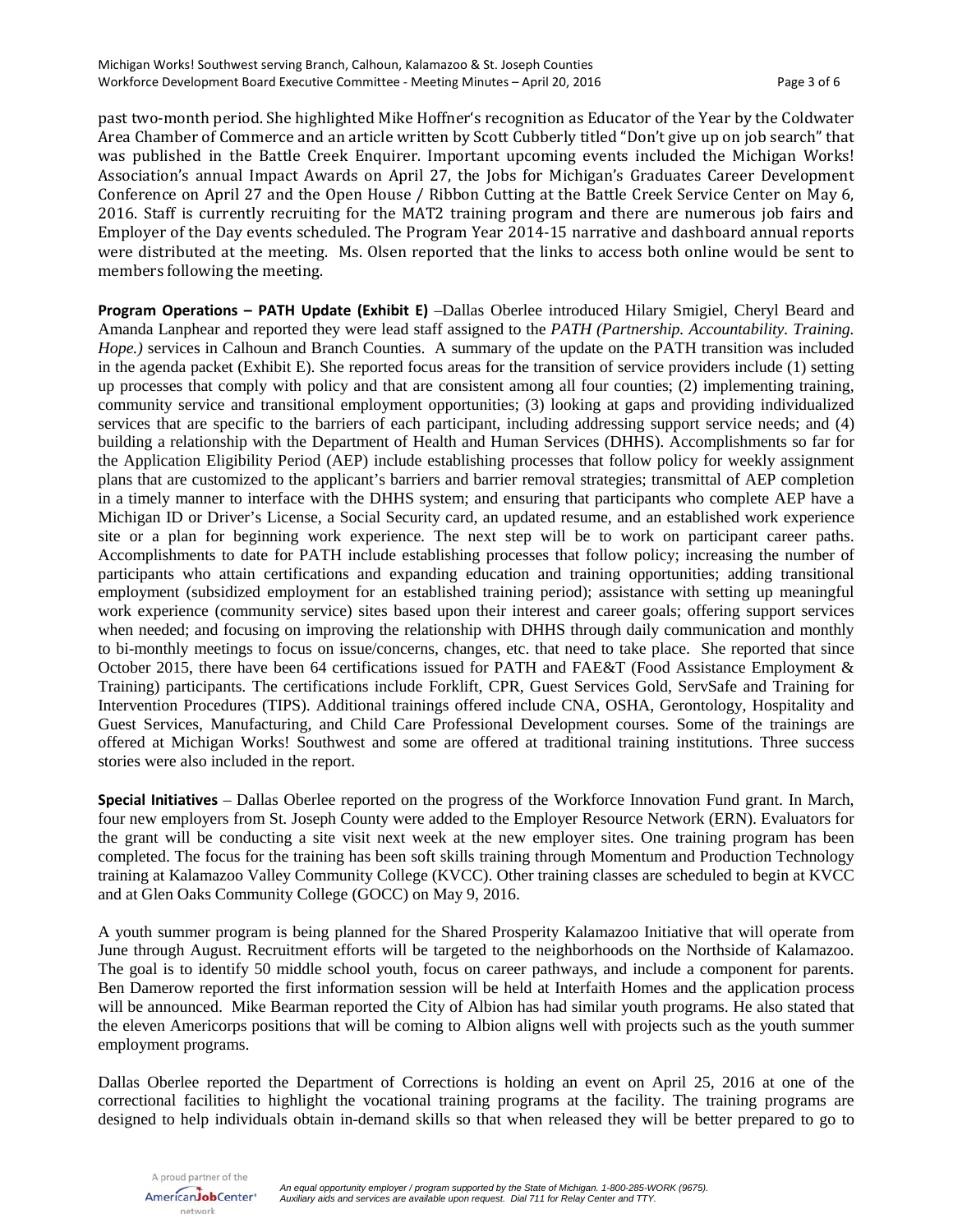work. The event includes a tour of the facility and a job fair. Michigan Works! Southwest staff and four employers from the Michigan Works! Southwest area plan to attend the event.

**Michigan Industry Cluster Approach (MICA) / Skilled Trades Training Fund (STTF) and Labor Market Information (LMI) (Exhibit F)** – Chris Walden reported a Community Job Fair and the announcement of an AmeriCorps grant took place on April 5, 2016 in *Albion*. The grant is the largest in Michigan and will fund eleven AmeriCorp positions. One of the goals is to have a few of the positions support workforce development activities under Michigan Works! Southwest as well as community outreach, economic development and helping families with education to help them achieve financial stability. Eight employers attended the event in Albion and six Michigan Works! staff assisted with the event. He reported two of the job fair attendees found employment with AC Foundry at the event.

Chris Walden reported a *Hiring Blitz* is scheduled for this afternoon at the KCC Grahl Center in Coldwater and eighteen employers are signed up to be at the event.

In partnership with the *Athens, Tekonsha, Union City College Access Network*, (ATUCAN) there will be a multigenerational job fair event at Union City High School. The event will be combined with the annual showcase of student science and art projects. Each of the school districts will provide transportation from their district to the event.

On May 17, 2016 there will be a *Job Fair at the Branch Area Career Center* where high school students will have the opportunity to meet and interact with over thirty employers.

There will be two more cohorts of 20 students for the *EDGE Training program* and efforts are underway to recruit students for the next class that will begin on May 15, 2016. The targeted audience is parents with children ages 0-8. Michigan Works! Southwest is holding multiple information sessions to inform interested individuals about the training and the enrollment process. Kellogg Community College (KCC) will provide the manufacturing skills training and Goodwill Industries will provide the financial literacy component. Staff is in the process of identifying defined employers for this class. So far, Johnson Controls and II Stanley have both committed to taking some of the students and a tour of II Stanley is planned for the class.

Kara Stewart reported the next meeting for the *Manufacturing Consortium* is Friday, April 22, 2016 from 7:30 to 9:00 a.m. The agenda includes project updates on Project Led The Way, MiCareer Quest Southwest, MAT2 and the Momentum / Production Tech Academy. Ms. Stewart reported student interest in CNA training has declined and a small *Healthcare focus group* will be meeting at the Upjohn Institute on May 19, 2016 to discuss how to improve public engagement into entry level positions in healthcare and would also include increasing awareness of career ladders for the industry.

Meetings are underway for planning another *MiCareer Quest Southwest* in Kalamazoo County and there are discussions to also hold a similar event in St. Joseph County.

Labor market reports generated from *Burning Glass Analytics and Real Time Jobs Data* that identified the top detailed occupations, skills greatest in demand and employers with the most job openings in Prosperity Region 8, Michigan Works! Southwest, and each of the four counties in the MW Southwest Area for the period February 1 through March 31, 2016 were included in the agenda packet (Exhibit F).

**Michigan Works! Southwest Dashboard Report (Exhibit G)** – Jakki Bungart-Bibb reported on the *Dashboard Report* (Exhibit G) that was included in the agenda packet. She reported on the number of visitors to the service centers, the number of jobs filled with the assistance of Michigan Works! Southwest and the job seeker and employer satisfaction scores. The data reflected a decrease in the employer satisfaction score and she reported business services staff have developed a plan to reach out to employers who rated services less than a score of 8 to see if there was anything else we could do to assist them. She reported Michigan Works! Southwest is on track to meet all of the WIOA goals. The Work Participation Rate for PATH has consistently been above the 50% goal and employment placements in PATH are at 40.9% with an average wage of \$9.13 which is above goal. The report also included a breakdown of the reasons why individuals do not complete the Application Eligibility Period

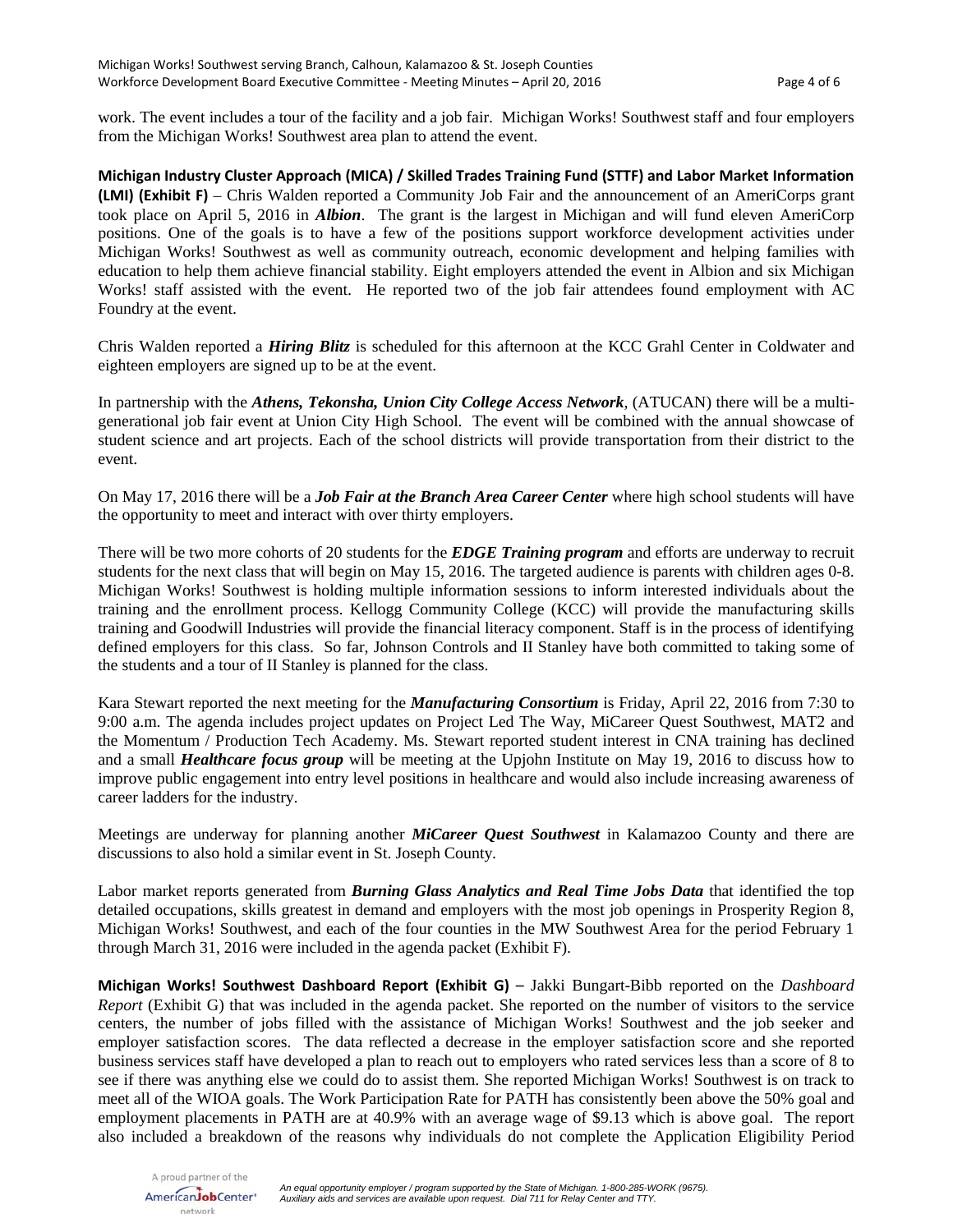(AEP). Paul David asked if there is a breakdown or comparison of dashboard data by county. Julie Rogers requested further explanation of the results that were greater than 100%. Ms. Bibb reported that when actual performance is above the contract goal, the result is greater than 100%. Ben Damerow stated that moving forward staff will report on actual performance.

**Director's Report** – Ben Damerow reported the *federal appropriations and allocations* for WIOA was provided to the states on April 5. There is a 5% reduction in allocations for the Adults and Youth Programs, a 9.5% reduction for the Dislocated Worker Program, and approximately a ½% increase for Wagner-Peyser Employment Services funding. Locally, significant decreases are expected and staff is working with service providers to plan for some carry over funding.

In the *State budget,* the Senate made changes to the Governor's recommendation for Community Ventures and also eliminated funding for the Regional Prosperity Initiative. The budget will go to conference to resolve the differences. The target is to have the budget completed and approved by mid-May.

Evaluators were on site in March for a *Department of Labor (DOL) Customer Experience Evaluation.* The evaluators were very complimentary of staff and our culture. DOL also liked our two-day approach to job fairs. One opportunity identified by DOL staff for improvement was working with Unemployment Insurance claimants. The evaluators were surprised by the lack of engagement of UI claimants. DOL was aware that staff offered an array of services and the evaluators suggested additional ideas to help engage the customers.

Mr. Damerow reminded members of the invitation to the open house and ribbon cutting on Friday, May 6 from 3:30 to 5:00 p.m. for the new Michigan Works! Service Center in Battle Creek. He reported the new facility is a huge upgrade and has a very customer friendly atmosphere that is open and inviting, well lit and fresh. There will be a short program at 4:00 p.m.

#### **OLD BUSINESS**

None.

#### **CITIZEN'S TIME**

Karen Carlisle reported an individual from the Kalamazoo Jobs for Michigan Graduates (JMG) is being recognized as an Alumni of the Year at next week's Career Development Conference in Lansing. The conference will also be holding competitions to showcase competencies learned and a number of local students will be competing. They are still seeking additional volunteer judges for the event and if anyone is interested, they should contact Ms. Carlisle.

Kathy Olsen reported local youth participated in a Talent Tour at American Electric Power (AEP) yesterday (April 19, 2016) and thanked Mark Robinson for hosting the students. Mark Robinson reported that although it was a small group, the students were very engaged. He reported current employment at the Cook Nuclear Plan is at 1,200 and during the annual "outage" there are an additional 1,500 employees. His only regret for the day was that he didn't have a career pathways handout to give the students. Kara Stewart reported she serves on a statewide Energy group that is working on creating a pathway handout. She also reported that an additional Career and Technical Education (CTE) class for energy was recently approved and a curriculum was built.

#### **MEMBER'S TIME**

Julie Rogers reported Kalamazoo County is participating in the NACo prescription discount program and she distributed a supply of prescription discount cards at the meeting. She reported an additional supply can be obtained through the NACo website: [www.nacorx.org](http://www.nacorx.org/) The prescription program was promoted on the Lori Moore Show yesterday. There are 22 participating pharmacies plus one pet prescription pharmacy. Dale Swift reported that Branch County has participated in this program in the past and that statistics are provided that show the savings to citizens.

Julie Rogers also reported Kalamazoo County lost its administrator and John Fahl was appointed as Interim Administrator at last night's Board of Commissioners meeting.